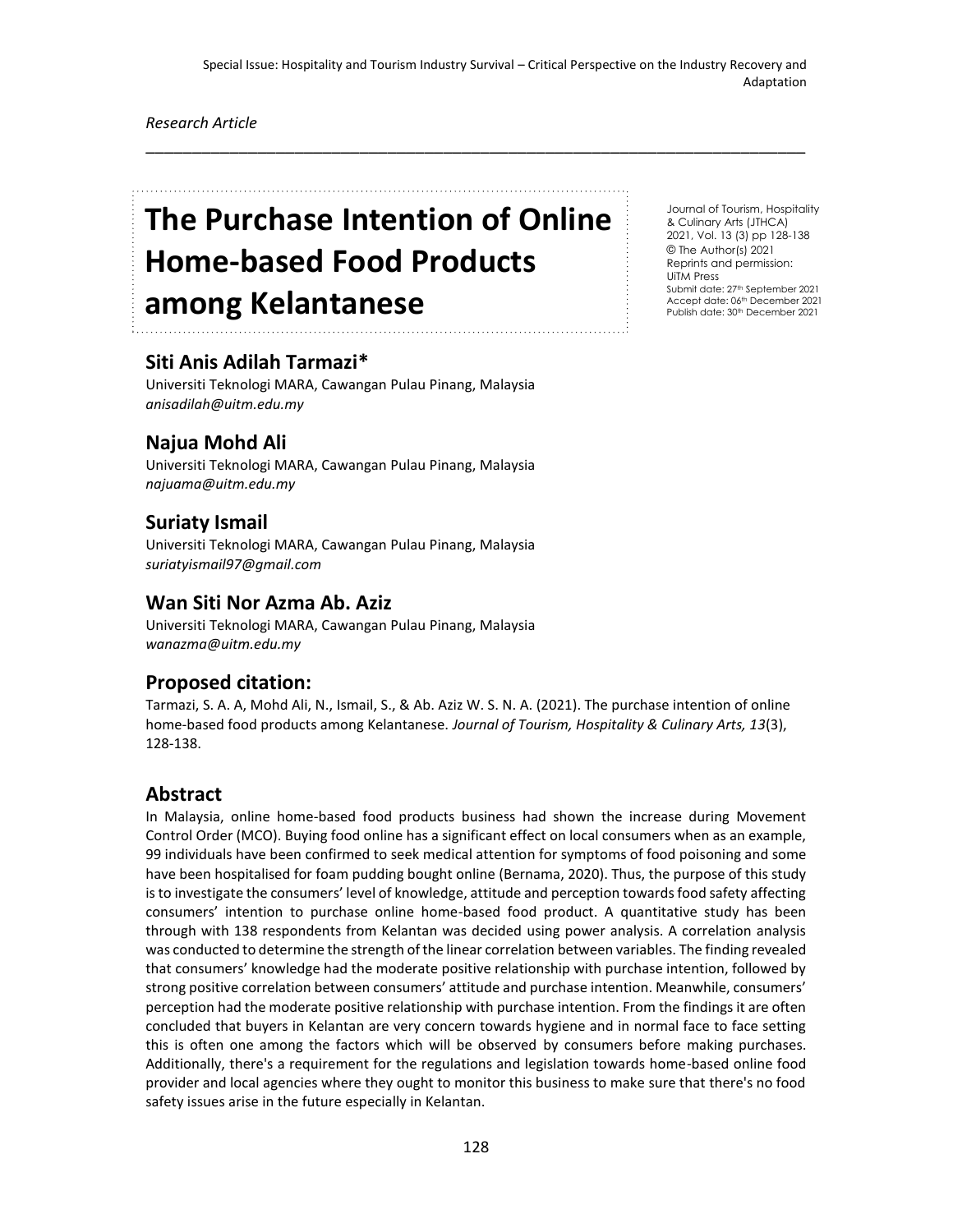## **Keywords:**

Behavioral Intention, Homemade Food, Food Hygiene, Food Delivery

# **1 Introduction**

In Malaysia, the strengthening of food safety control has been led by the increasing demand for safe food. The government has taken initiative in conducting food premise inspection and enforcement. Businesses may face revenue loss and potential court charges if they did not suits with the standards and regulations. Worst case scenario, the operation of the business is going to be shut down. To ensure that the food processing activities are in compliance to the hygiene and safety requirements, Ministry of Health has established Food Safety & Quality Division (FSQD). The FSQD is additionally responsible in supervising food safety through the supply chain which may disrupt the supply chain and jeopardise food safety. Food Act 1983, Food Regulation 1985 and Food Hygiene Regulation 2009 are the food safety standards practiced in Malaysia (Rentokil, n.d).

Following the recent outbreak of COVID-19, Malaysians were advised by the Government to resume their normal lives during and after the outbreak of COVID-19. This has affected the present food industry in Malaysia. As the government announced the Movement Control Order (MCO), many people do not dare to leave the building. National Security Council (NSC) has regulated the standard operating procedures (SOP) for the food sector involves all premises situated in a building, roadside stalls and farmer's market. Where they have limited operation time and they need to follow certain rules. Although the food industry operates as usual, it is encouraged to use food delivery services and take away only to its customers. However, some food companies got to be temporarily shut down. Movement Control Order (MCO) in Malaysia had shown the rise within the sale of food products from home since the existence of the Movement Control Order.

According to Soon et al. (2020), lack of hygiene in food preparation area and insanitary food handling procedures were recognized as the factors contributing to foodborne illnesses in Malaysia. Thus, food handlers who produce and sell food products from home should have a legitimate sales license and that they should comply with the food safety requirement in preparing food. Additionally, food producers should properly label food product for legal sales to consumers'. Food product manufactured at home should be clean and safely packed under the conditions set out in the 1938 Food Act (Daniel, Di & Sharma, 2015). Buying food online features a significant effect on local consumers when as an example, 99 individuals are confirmed to hunt medical attention for symptoms of food poisoning and a few are hospitalised for foam pudding bought online (Bernama, 2020). Thus, the objective of this study is to investigate the consumers' level of knowledge, attitude and perception towards food safety and their intention to purchase online home-based food product.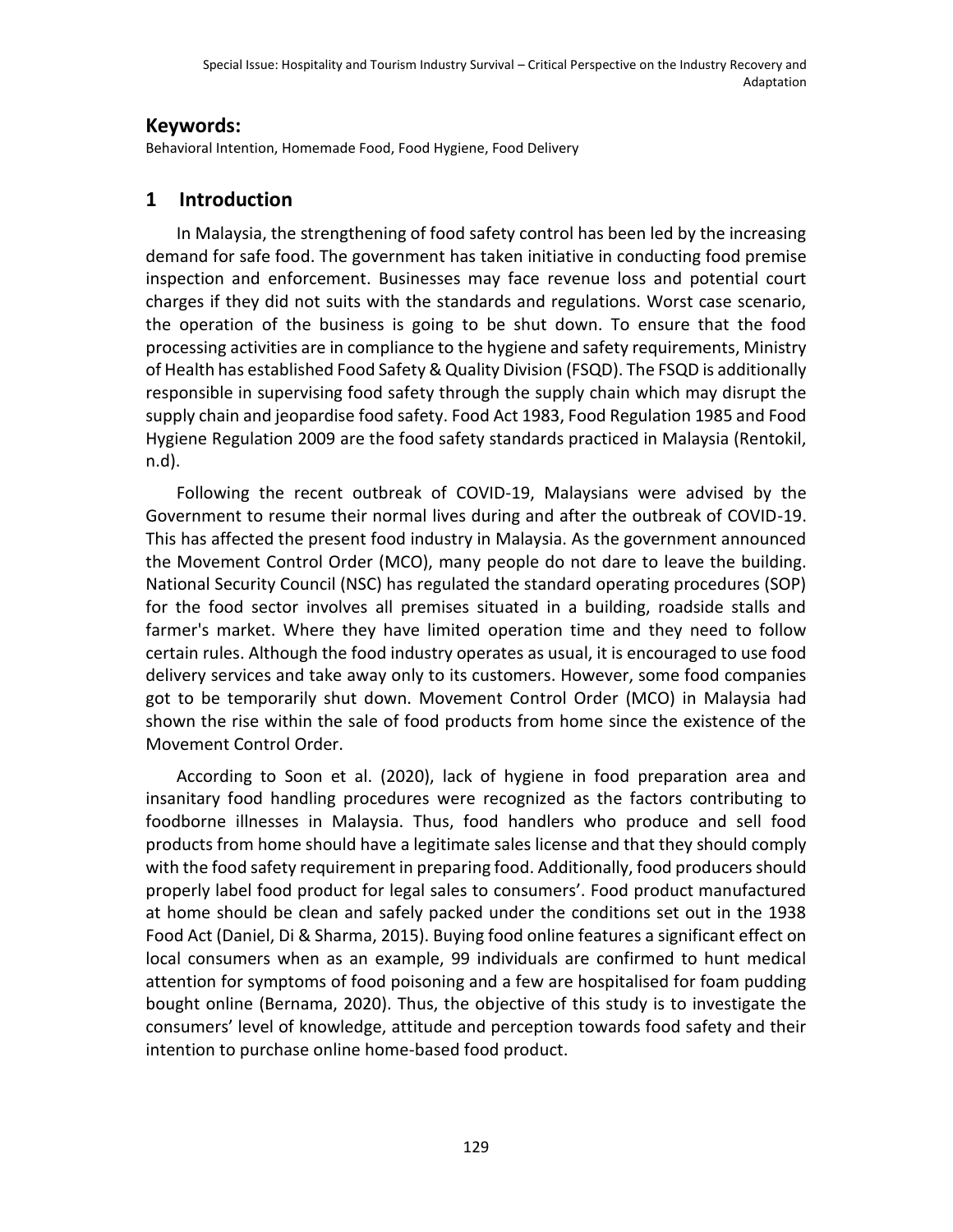# **2 Literature Review**

## **2.1 Home-based Food Business**

Home-based food companies are using their home (or someone else's) to manage food purchasable. This includes food preparation for school canteens or local markets, catering for events, business and online food sales from home (Food Standard Australia & New Zealand, 2021). The home base food businesses are considered to be able to improve the welfare of the local community (Tyas et al., 2019). According to Ministry of Health Malaysia under Food Safety and Quality Division, home-based food is food prepared at home for sale. Now that a lot of food enterprises need to operate from home and move to online orders and cash-on-deliveries, Ministry of Health thus has provided specific food safety guidelines for food products marketed online. Consequently, all parties need to understand and take precautions in ensuring that food purchased or marketed online meets food safety requirements.

The online distribution of food has been on the increase recently because the Malaysian government declared a Movement Control Order (MCO) in Malaysia. More food companies have turned to online delivery approaches to meet consumers. In fact, many people make their own food and cook from home to sell it to others outside by promoting their goods online during check orders. Unfortunately, many home-based food companies do not have a business licence and this raises concerns about the extent of food hygiene and protection they use when preparing food for their customers (Bernama, 2020).

## **2.2 Theory of Planned Behaviour**

The Theory of Planned Behaviour is that the theory which will be supported by factual evidence. Attitude towards behaviour refers to "the degree to which an individual features a favorable or unfavorable evaluation or appraisal of the behavior in question" (Ajzen, 1991). Attitudes behaviour social toward expectations and perceived behavioural control are often expected with a level of accuracy. Intentions are assumed to capture the motivational factors that influence behaviour; they are indications of how hard people are willing to undertake , of what proportion of an attempt they are getting to exert, so as to perform the behavior (Ajzen, 1991).

In psychology, Theory of Planned Behaviour explained the connection between people's attitudes and practices (Ajzen, 2002). In addition, a typical method employed in understanding and analysing human reactions to particular occurrences especially within the field of health studies is a Knowledge-Attitudes-Practices (KAP) model (Launiala, 2009). However this study is specializing in consumers' knowledge, attitude and perception towards food safety and purchase intention of online home-based food. Knowledge (K) refers to the perception of food safety and hygiene. On the opposite hand, Attitude (A) refers to customers' views on the topic also on the concepts that they had previously considered. Perception (P) refers to how customers react through their emotions to their data and attitudes (Tiongco et. al, 2011).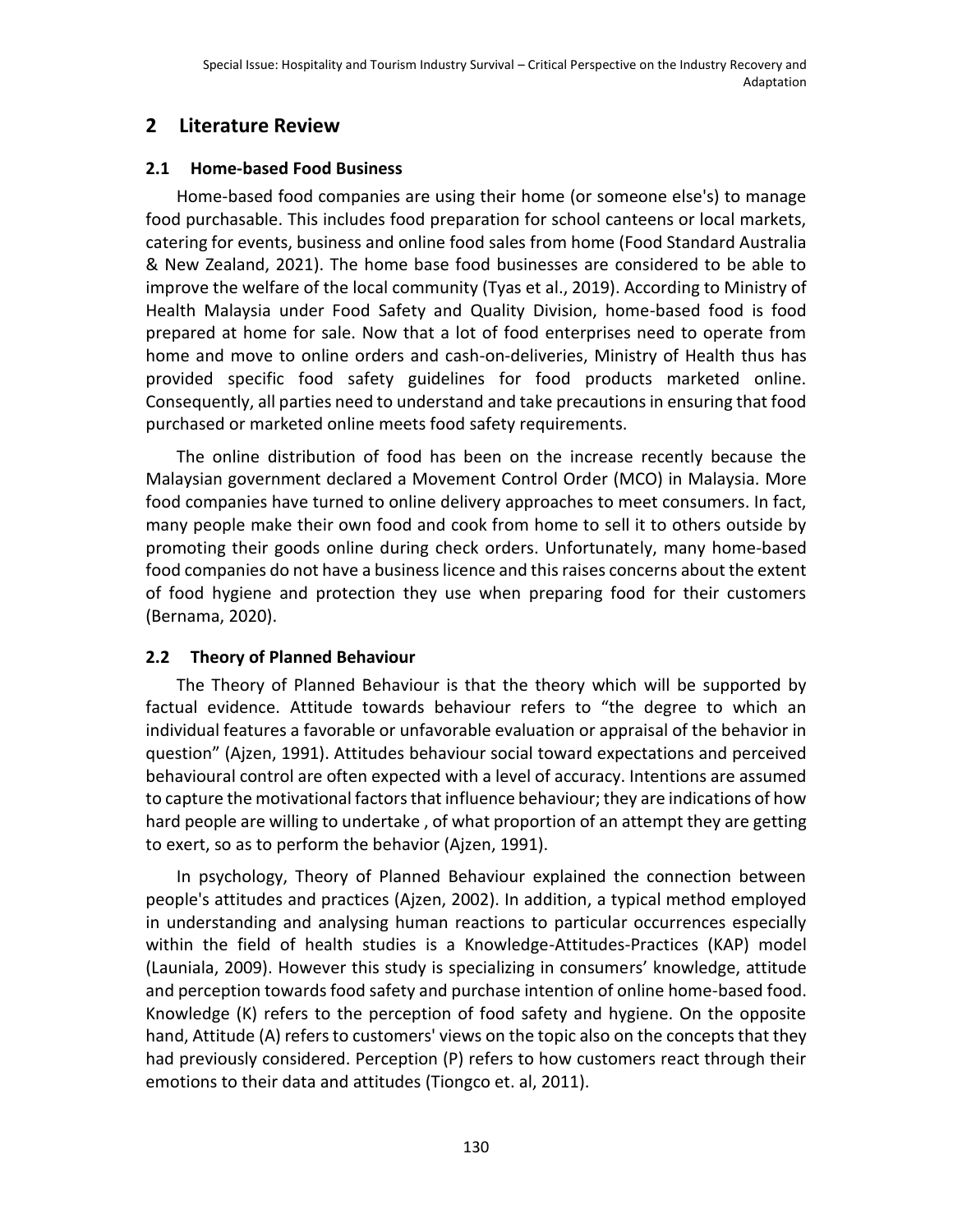# **2.3 Food Safety**

Food protection involves human life and it is incredibly important. Food safety principles are designed to stop food contamination and bacterial infections which will cause food poisoning. Moreover, food safety standards shall include the upkeep of personal hygiene, transport, refrigeration, food labelling and heating of food in accordance with ambient temperatures, the utilization of appropriate and clean equipment and in accordance with existing procedures (Malaysian Food Safety and Quality Division, 2020). Additionally, the HACCP framework is intended to make sure food safety in business (Alqurashi, Priyadarshini & Jaiswal, 2019). Food protection applies to food additives, food labelling and also the use of biotechnology in export and import management guidance under the inspection and certification framework. Unhealthy food can cause disease and malnutrition in harmful foods. This might have an effect on consumers within the selection of foods that are nutritious, clean and healthy for consumers to buy (World Health Organization, 2020).

A study done by Baptistaa, Rodrigues, and Sant'Ana (2020) indicated that every member in the food chain must be alert of the associated food risk and to present knowledge necessary for the conservation of food and adequate decision-making about food handling, in order that it does not contribute to food-borne disease occurrences. Additionally, a study done by Odeyemi et. al (2019) revealed that consumers from Asia countries have good food safety knowledge, attitude and practices. They also mentioned it is important that consumers are aware of foodborne diseases that could arise from consuming contaminated food since buyers are the end-users of food products. Consumers should report every case of foodborne disease symptom to the closest hospital for proper treatment and record. Moreover, consumers' knowledge, attitude and perception of food safety and hygiene are vital given their future roles as individuals and as members of the family (Ali et. al, 2019).

## **2.4 Behavioral Intention**

Intentions are defined by attitudes towards the behavior. Attitudes and subjective norms are determined by the significant beliefs people hold about the behavior (Ahmed & Sathish, 2017). Behavioral intentions are the result of the satisfaction process that can be categorized into two groups which are economic behavior and social behavior (Lyon & Powers, 2004). Kuruuzum and Koskal (2010) in their study revealed that behavior intentions can be measured by repurchase intentions, willingness to recommend, and positive word of mouth. Moreover, in order to know how potential customers react to a new service or product, it is vital to understand consumer perceptions, preferences, and purchasing behaviour (Alkaabi, 2021).

It is said that behavioural intentions could not be improved by food safety knowledge (Lin & Roberts, 2020). In addition, consumers' views on food safety vary due to the availability of positive and negative views. This perception of the consumers' can therefore influence their intention to purchase food (Lobb, Mazzocchi & Trail, 2007). Additionally, it is important to assess the extent of data of consumers, which can decide their perception towards food safety then turn them into their purchase behaviour (Ali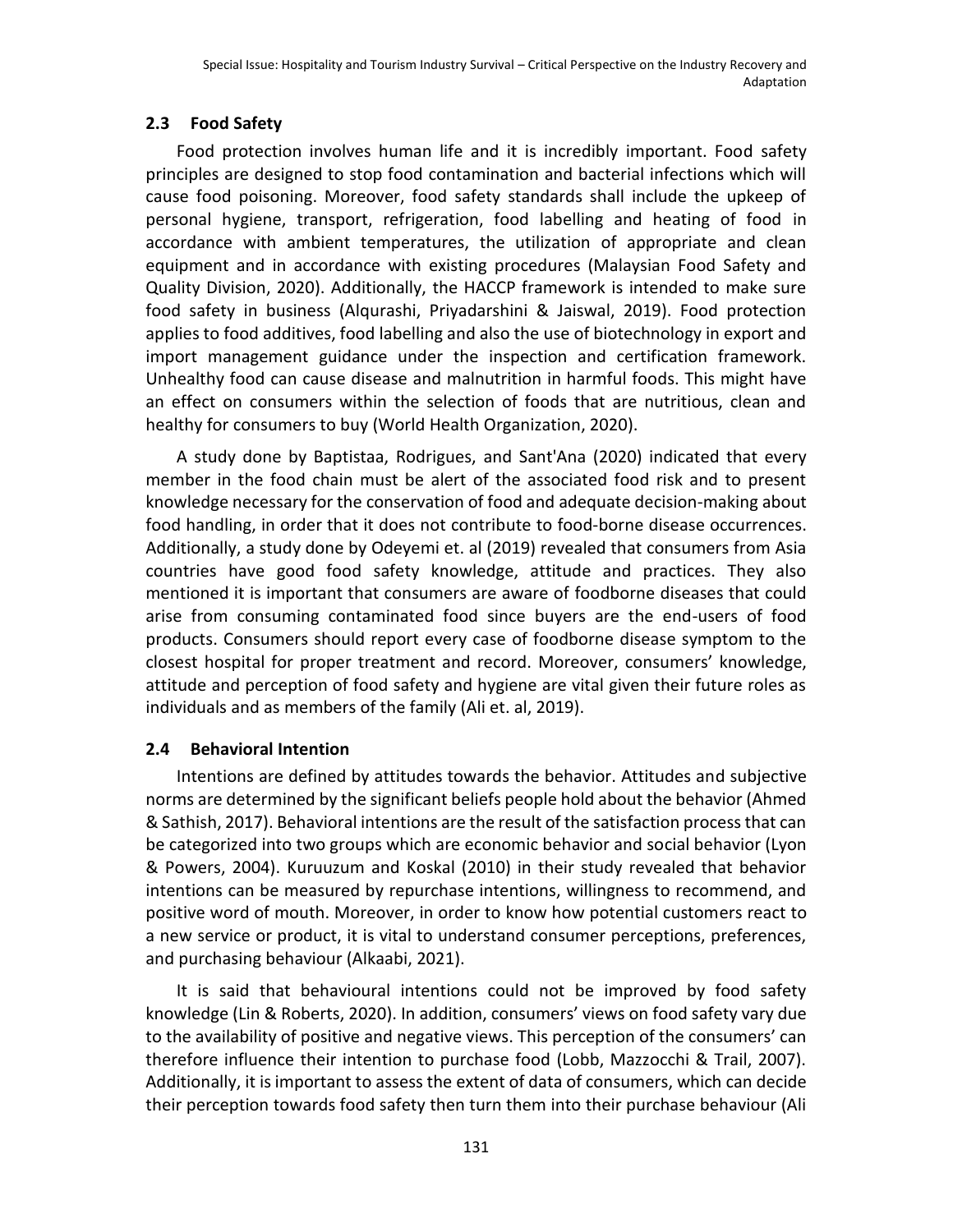et. al, 2019). This study use knowledge, attitude and perceptions towards food safety to test whether it effect consumers' purchase behaviour intention of online home-based food products. Based on the literature done, a research framework has been adapted from Lieong et al., (2017). Figure 1 shows the research framework.





# **3 Methodology**

#### **3.1 Research Design**

Quantitative analysis has been applied during this research design, which can end in numerical evidence because of the outcome. This analysis is predicated on an impression study to look at the connection between the extent of consumers' knowledge, the attitude and perception of food safety, and therefore the purchase intention of the home-based online food. The study is a cross-sectional study in which data was collected at one point in time. The research was conducted during a nonconventional setting where the study will consider customers of online home-based food delivery.

## **3.2 Population and sample**

The respondents for this study are the people that buy online home-based food products in Kelantan. This study was conducted in Kelantan because the survey conducted by Malaysia-Traveller.com had shown that Kelantan was within the first place with high numbers of food poisoning cases. The study selects the population from a selected web base group to review the extent of consumer knowledge, attitudes, and perception of food safety and therefore the intention to get online food products. The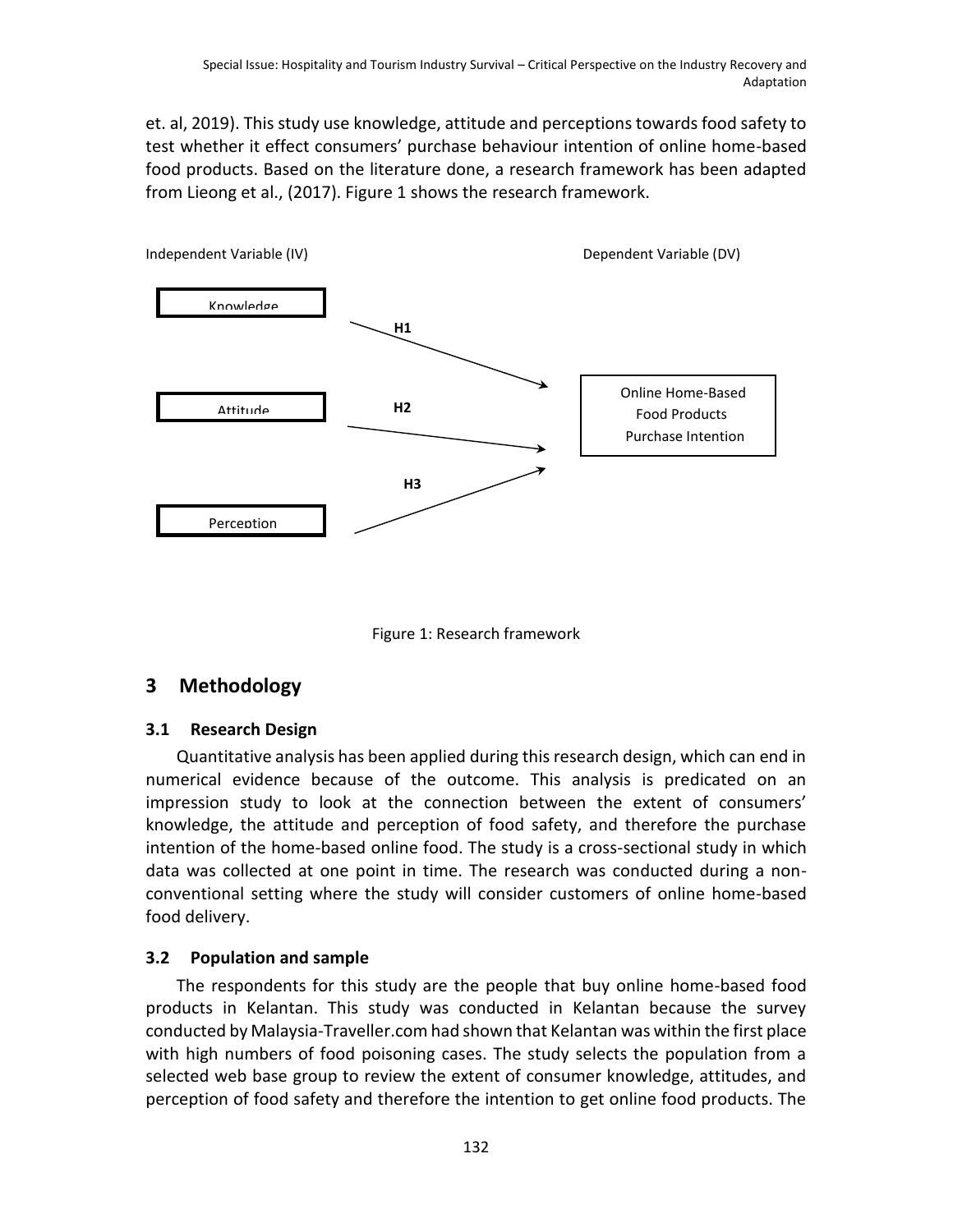snowball effect sampling has been utilized in this study because the population for this study is difficult to locate. Sampling power analysis was used to determine the sample size. As a result, 138 sample size was decided because the minimum requirement.

## **3.3 Instrumentation**

The questionnaire is split into five parts which are parts A, B, C, D, and E. During this analysis, section A is about the demographic profile, section B, section C, and section D are the sections for independent variables namely knowledge, attitudes, and perceptions of food safety, while section E is that the dependent variable which is purchase intention. The instrument developed by Mustaffa, Rahman, Hassim and Ngadi (2017) was utilized in sections B and C. Section B also adopts the questions employed by Fariba et al. (2018). Meanwhile, questions in section C are developed using the instrument by Ali et al. (2019). The things utilized in section E were adopted by the instrument developed by Zhao et al. (2017). The questionnaire contains a complete of 35 questions. Additionally, the "Likert Scale" questionnaire was chosen to be utilized in this questionnaire. Respondents got to choose one among the range ratings that begins with a strongly disagree, disagree, neutral, agree, and strongly agree. During this pattern, the amount from one to five is going to be indicated for every option.

# **3.4 Data Collection**

All responses were collected by distributing questionnaire surveyed via online Google Form. The online questionnaire was distributed to variety of online platforms like Whatsapp, Telegram and Facebook. The samples of targeted web base group or community are "Kelantan Home Food Delivery, Kelantan Delivery, COD Makanan Kelantan, Food Delivery Kelantan" and other group associated with the online selling home-based food.

# **4 Findings**

# **4.1 Result and analysis**

# *4.1.1 Demographic Profile*

In this study, a complete of 107 (77.5%) female respondents and 31 (22.5%) male respondents were able to participate. The majority of the respondents were from the age group 21-25 years old, with 75 respondents (54.3%). Most of the respondents who participate in this study were degree holders with 62 respondents (44.9%). The majority of the respondents were students, with 66 respondents (47.8%). Table 1 shows the demographic profile of the respondents.

## Table 1: Demographic profile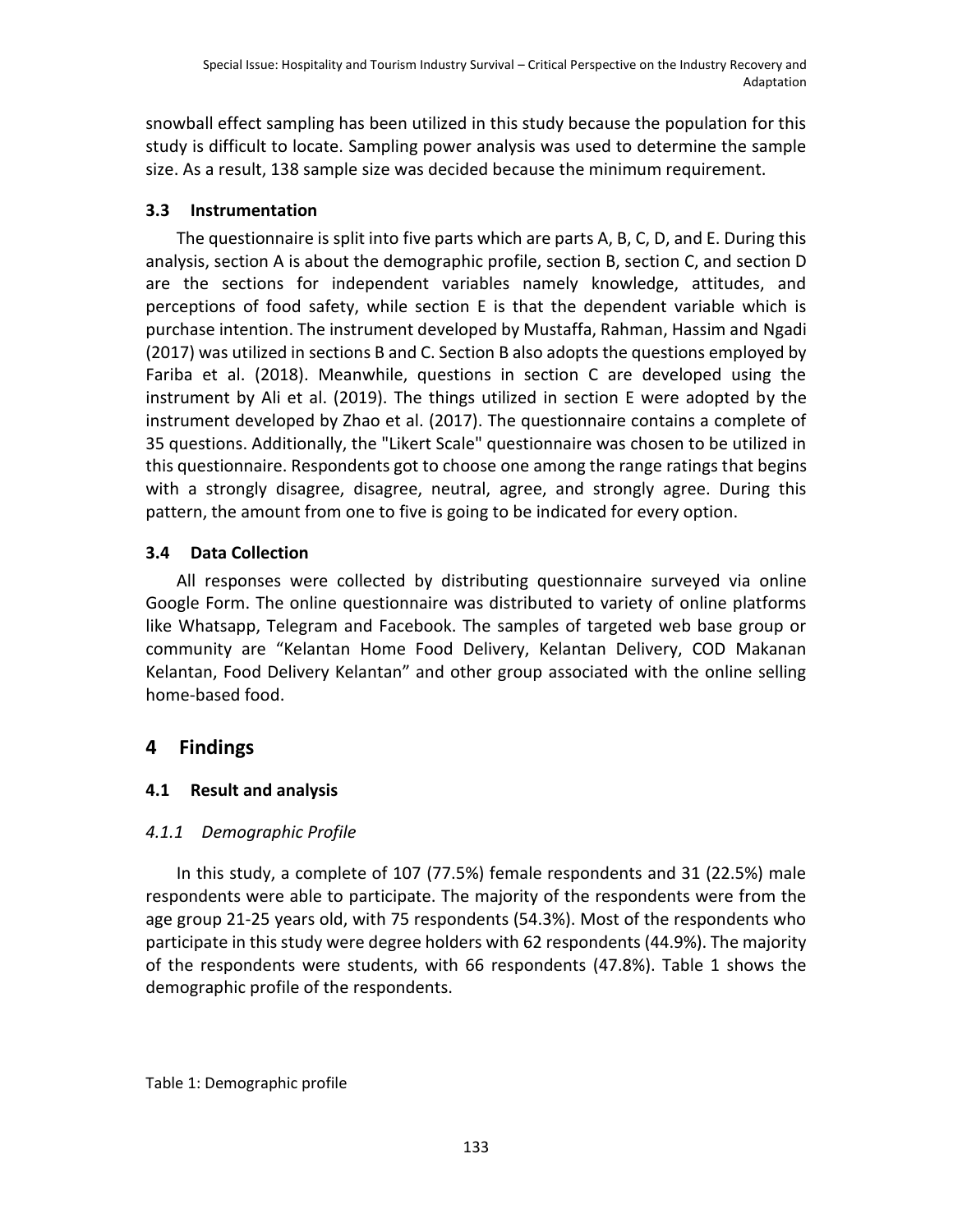| Measure                | <b>Items</b>           | Frequency | Percentage (%) |  |
|------------------------|------------------------|-----------|----------------|--|
| Gender                 | Male                   | 31        | 22.5           |  |
|                        | Female                 | 107       | 77.5           |  |
| Age                    | 20 years old and below | 39        | 28.3           |  |
|                        | 21-25 years old        | 75        | 54.3           |  |
|                        | 26-30 years old        | 8         | 5.8            |  |
|                        | 31-40 years old        | 14        | 10.1           |  |
|                        | 41 years old and above | 2         | 1.4            |  |
| <b>Education Level</b> | <b>SPM</b>             | 59        | 42.8           |  |
|                        | Matriculation graduate | 4         | 2.9            |  |
|                        | Undergraduate          | 62        | 44.9           |  |
|                        | Post graduate          | 13        | 9.4            |  |
| Occupation             | Employee               | 56        | 40.6           |  |
|                        | Self-employed          | 6         | 4.3            |  |
|                        | Student                | 66        | 47.8           |  |
|                        | Not working            | 10        | 7.2            |  |
| District               | Kota Bharu             | 56        | 40.6           |  |

Pasir Mas 22 15.9 Tumpat 44 31.9 Tanah Merah 2 1.4 Machang 7 5.1 Other 7 5.1

Special Issue: Hospitality and Tourism Industry Survival – Critical Perspective on the Industry Recovery and Adaptation

*Note: N = 138*

#### *4.1.2 Reliability Analysis*

Table 2 illustrates Cronbach's alpha coefficient scores for the variables employed in this study. Based 138 samples, the knowledge subscale consisted of 10 items was found to be accepted as moderate reliability ( $\alpha$  = .724). Meanwhile, the attitude with 10 items was found to be accepted as high reliability ( $\alpha$  = .905). Next is for perception subscale consisted of 6 items also was found to be high reliability ( $\alpha$  = .943). Lastly, the purchase intention is subscale consisted of 4 items was found to be highly reliable ( $\alpha$  = .846). The mean scores for all variables are above 4.00 which considered as high. The variable with highest mean score is perception (M = 4.66, SD = 0.69), followed by attitude (M = 4.49, SD = 0.66), knowledge (M = 4.15, SD = 0.56) and purchase intention (M = 3.97, SD = 0.87).

|    | Variables          | Cronbach's Alpha | Mean | SD   | No. of Items |
|----|--------------------|------------------|------|------|--------------|
| КP | Knowledge          | 0.724            | 4.15 | 0.56 | 10           |
| ΑP | Attitude           | 0.905            | 4.49 | 0.66 | 10           |
| PP | Perception         | 0.943            | 4.66 | 0.69 | 6            |
| ΡI | Purchase Intention | 0.846            | 3.97 | 0.87 | 4            |

Table 2: Cronbach's alpha coefficient scores for the variables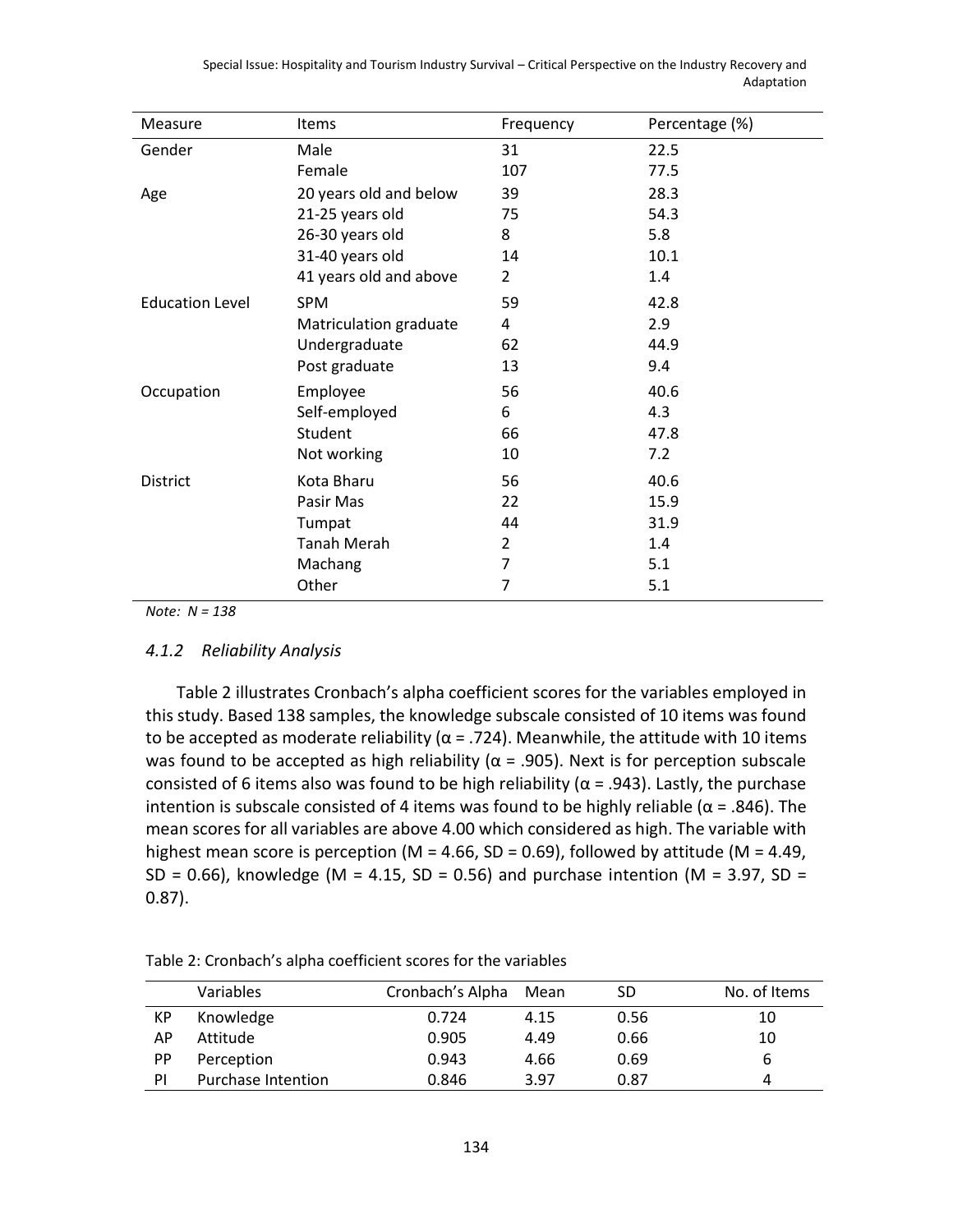## *4.1.3 Pearson Correlation Analysis*

A Pearson correlation coefficient was employed to measure the relationship between variables. Based on Table 3, there was a moderate positive correlation between knowledge and purchase intention ( $r = 0.427$ ,  $n = 138$ ,  $p < 0.01$ ) with moderate levels of knowledge allied with higher levels of purchase intention. The correlation analysis supports that the knowledge has a significant positive relationship with purchase intention. A study done by Fariba et. al (2018) has supported this result as they said that the relationship between knowledge and the intention to purchase food is good and moderate.

Furthermore, there was a strong positive correlation between attitude and purchase intention ( $r = 0.533$ ,  $n = 138$ ,  $p < 0.01$ ) with high levels of attitude towards food safety related with higher levels of purchase intention. It shows that consumers have positive attitude about the products with claims for product safety. This finding parallels with the study from Recker and Saleem (2014). They found that the attitude also got a significant positive outcome on consumer's purchasing attitude.

Moreover, there was a moderate positive correlation between perception and purchase intention ( $r = .470$ ,  $n = 138$ ,  $p < 0.01$ ) with moderate levels of perception towards food product safety correlate with higher levels of purchase intention. The finding shows that Kelantanese did trust that home-based food handlers are practicing good food handling procedures which later influence their intention to buy. The correlation analysis supports that the perceptions have a significant positive relationship with purchase intention. According to Jaafar, Lalp, and Naba (2012), a factor that affects consumer's intention to purchase was their perception of food safety.

|                 | r-value | Relationshi | Hypothesis            | Result   |
|-----------------|---------|-------------|-----------------------|----------|
|                 |         | р           | Decision              |          |
| Knowledge       | 0.427   | Moderate    | $p = 0.00 < p = 0.01$ | Accepted |
| score -         |         | positive    |                       |          |
| Purchase        |         | correlation |                       |          |
| intention score |         |             |                       |          |
| Attitude score- | 0.533   | Strong      | $p = 0.00 < p = 0.01$ | Accepted |
| Purchase        |         | Positive    |                       |          |
| intention score |         | correlation |                       |          |
| Perception      | 0.470   | Moderate    | $p = 0.00 < p = 0.01$ | Accepted |
| score -         |         | positive    |                       |          |
| Purchase        |         | correlation |                       |          |
| intention score |         |             |                       |          |
|                 |         |             |                       |          |

Table 2: Result for Pearson Correlation Analysis

# **5 Discussion and conclusion**

Since this study was conducted during MCO period, the demographic analysis data found out that the biggest group that has intention on buying online home-based food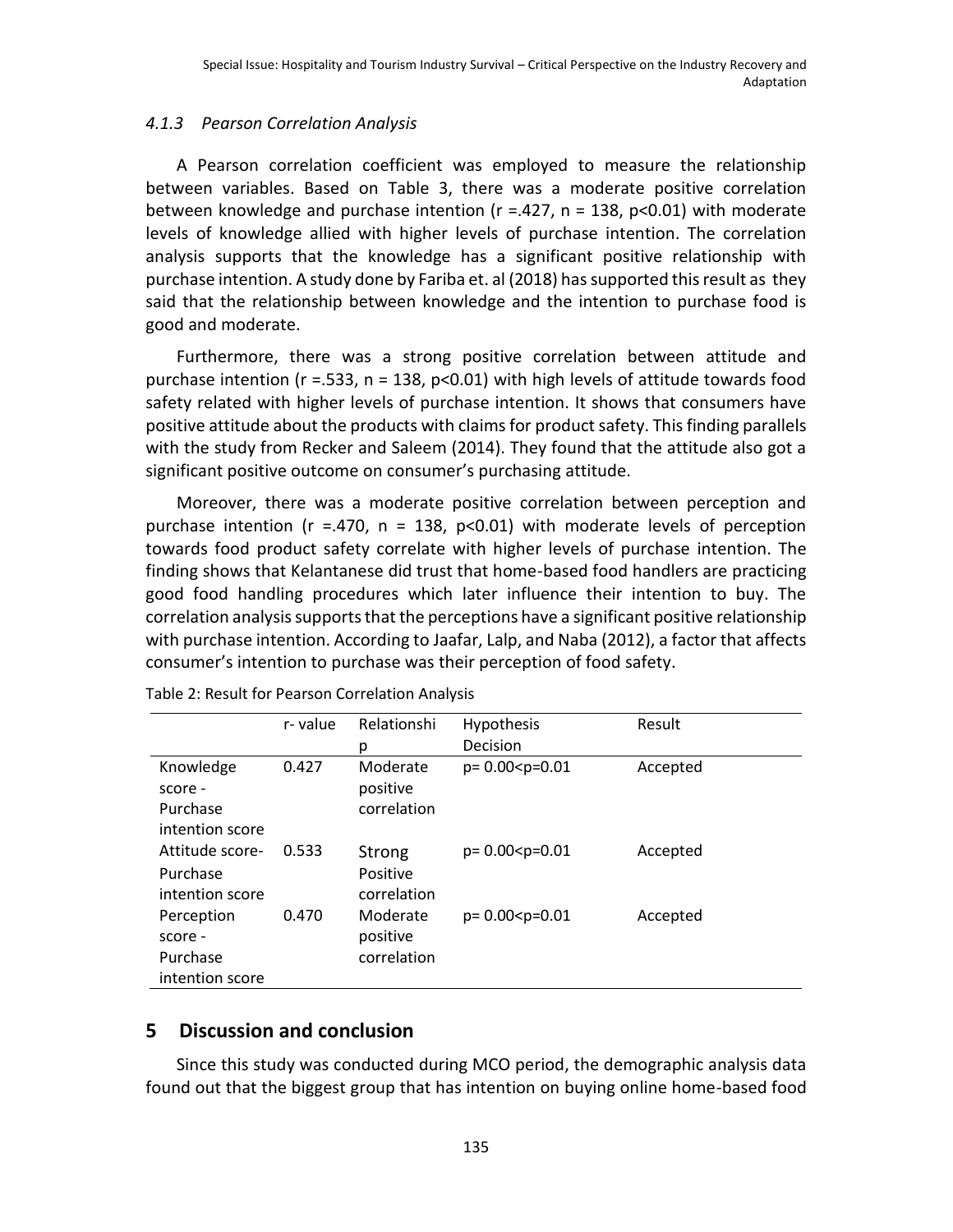products in Kelantan are students. This may happen because the foods offered are cheaper compared to other food delivery and some food delivery services are not accessible in certain areas. Findings from this study also shows that home-based food products were choose by working women. This data may come as a result that they have to work from home and they have less time in term of preparing food. The results from this study proved that consumers who have a good attitude regarding food safety are seeking for good quality of food and aware about getting a good food for their family. In addition, all variables in this study which are level of knowledge, attitudes and their perception about food safety did effects the purchase intention.

Consumer with food safety knowledge will choose wisely the food product sold from home. However, they rely on review or trust since they did not able to monitor or observe how the food is being prepared. Moreover, the increasing numbers of homebased online business are triggered by the pandemic, but if the cases of the food safety are kept on rising, in the future consumers will lose their confident toward this business. Hence, it is crucial for the home-based online business to ensure that they practice the guideline provided by Ministry of Health Malaysia under Food Safety and Quality Division and such incident will be avoided in the future. Then, few limitations were addressed in which this study only study about the population in Kelantan and only discussing the relationship between knowledge, attitude, and perceptions toward purchase intention. Further study may use different settings so that there is an additional increase in the generalizability of discoveries that can be achieved by directing the same research with large or diverse segments. A study from the perspectives of the home-based food handlers also should be studied to ensure all members in the food chain did aware of practicing good food safety in ensuring food is safe for consumption. It is also recommended to study other factors that contribute to the purchase intention of online home-based food since this business has become popular.

# **6 About the author**

Siti Anis Adilah bt Tarmazi is a lecturer in the Department of Foodservice Management, Faculty of Hotel and Tourism Management at Universiti Teknologi MARA, Cawangan Pulau Pinang. She holds a Master in Foodservice Management and had eight years of teaching experience on several areas mainly in foodservice management. Her current research interests are mainly focused on consumer behavior, service quality and food supply chain management.

Najua Mohd Ali is a lecturer in Foodservice Management Department in the Faculty of Hotel and Tourism Management, Universiti Teknologi MARA, Cawangan Pulau Pinang. She possesses Master in Foodservice Management and had an eight years of teaching experience in Food & Beverages particularly in term of Food Science, Food Safety and Sanitation requirements. Her current research interest revolves around Food Science & Technology, Foodservice Management & Nutrition.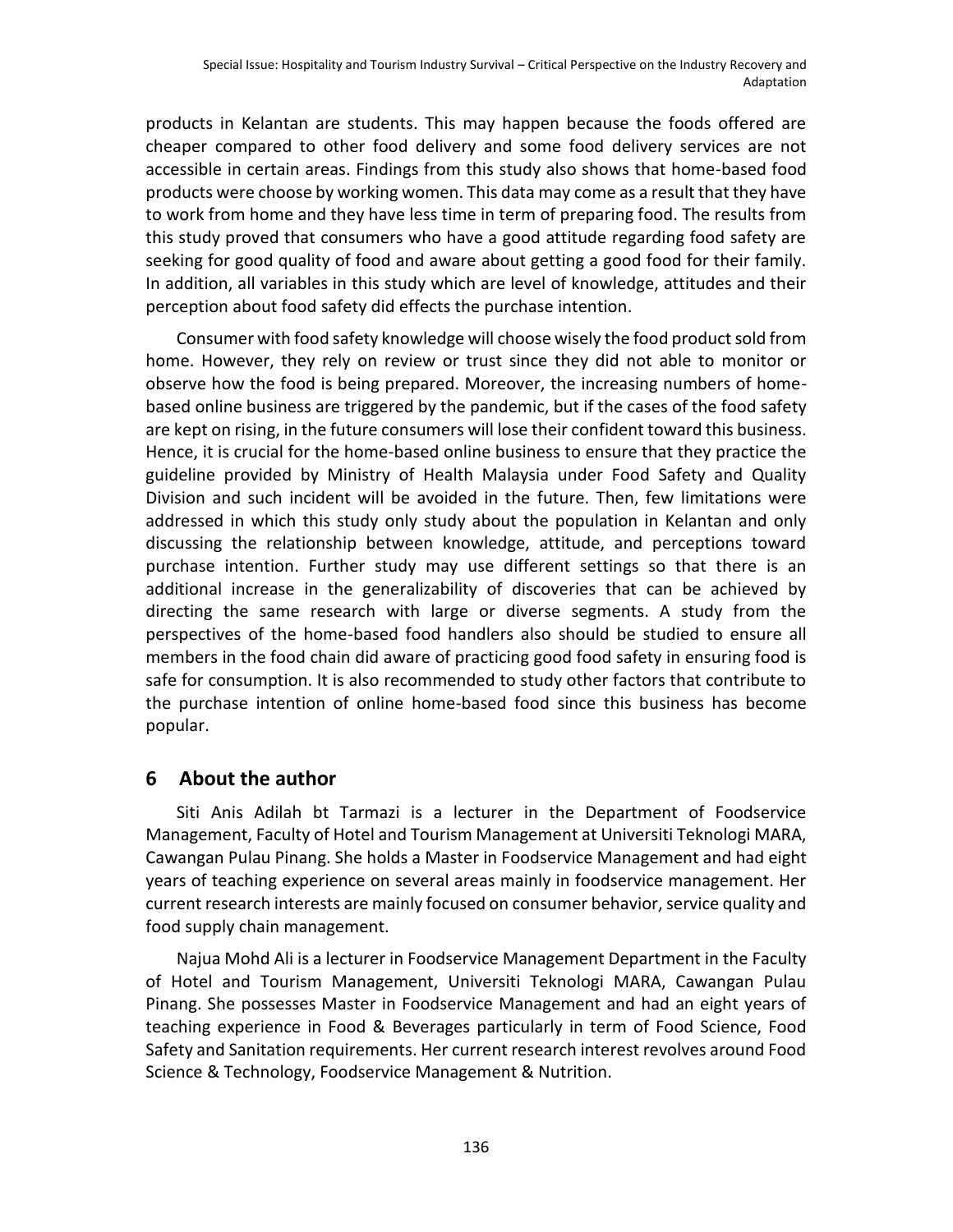Suriaty Ismail is an undergraduate student in Bachelor of Science (Hons) in Hotel Management, Faculty of Hotel and Tourism Management, Universiti Teknologi MARA, Cawangan Pulau Pinang.

Wan Siti Nor Azma bt Ab. Aziz is a Culinary Arts lecturer of Faculty Hotel and Tourism Management at the Universiti Teknologi MARA, Pulau Pinang. She holds a Master in Food Safety and Quality Assurance from University Putra Malaysia (UPM). Currently, her research interest includes Gastronomy, Marketing, Sociology and Halal. She has experience in handling HACCP, GMP, GHP, MeSTI and Halal requirements as an Internal Auditor in Industrial Food & Beverage.

# **7 References**

- Ali, A., Jie, J., Prajapati, S., Ahmed, N., Iqbal, M., & Alshammari, T. (2019). A KAP Study on Food Safety and Hygiene among Private University Students in Kedah State, Malaysia. *Journal of Natural Remedies*, 18 (3), 113 – 121. 10.18311/jnr/2018/22289
- Ajzen, I. (1991). The Theory of Planned Behavior. Organizational Behavior and Human Decision Processes, 50, 179-211
- Ajzen, I. (2002). Perceived Behavioral Control, Self-Efficacy, Locus of Control, and the Theory of Planned Behavior. *Journal of Applied Social Psychology*, 32,665–683.
- Alkaabi, K. A. (2021). Customers' purchasing behaviour toward home-based SME products: evidence from UEA community. Journal of Enterprising Communities: People and Places in the Global Economy. DOI 10.1108/JEC-11-2020-0187
- Alqurashi, N. A., Priyadarshini, A., & Jaiswal, A. (2019). Evaluating Food Safety Knowledge and Practices among Foodservice Staff in Al Madinah Hospitals, Saudi Arabia. *Safety*, 5 (1) 9.
- Ahmed, A., & Sathish. (2017). Determinants of behavioral intention, use behaviour and addiction towards social network games among Indian college students. *Man in India*. 97(4), 21-42.
- Baptistaa, R. C., Rodrigues, H. & Sant'Ana, A. S. (2020). Consumption, knowledge, and food safety practices of Brazilian seafood consumers. *Food Research International,* 132, pp. 1- 12.
- Bernama. (2020, June 1). Expired eggs in pudding caused food poisoning. Retrieved from TheStar[: https://www.thestar.com.my/news/nation/2020/06/01/expired-eggs-in-pudding](https://www.thestar.com.my/news/nation/2020/06/01/expired-eggs-in-pudding-caused-food-poisoning)[caused-food-poisoning](https://www.thestar.com.my/news/nation/2020/06/01/expired-eggs-in-pudding-caused-food-poisoning)
- Daniel, E.M., Di, D. M. L., & Sharma, S. (2015). Effectuation and home-based online business entrepreneurs, *International Small Business Journal*, 33 (8), pp.799-823.
- Fariba, R., Gholamreza, J. K., Saharnaz, N., Ehsan, H., & Masoud, Y. (2018). Knowledge, attitude, and practice among food handlers of semi-industrial catering: a cross sectional study at one of the governmental organization in Tehran. *J Environ Health Sci Eng*, 249- 256.
- Food Safety and Quality Division, Ministry of Health Malaysia. (2021). Home-based Food. Retrieved from http://fsq.moh.gov.my/v6/xs/page.php?id=441000688
- Food Standard Australia & New Zealand. (2021). Home-based food businesses. Retrieved from https://www.foodstandards.gov.au/foodsafety/standards/Pages/Home-based-foodbusinesses.aspx
- Kuruuzum, A., Koskal, C.D. (2010). The impact of service quality on behavioral intention in hospitality industry. *International Journal of Business and Management Studies*. 2(1): 9- 15